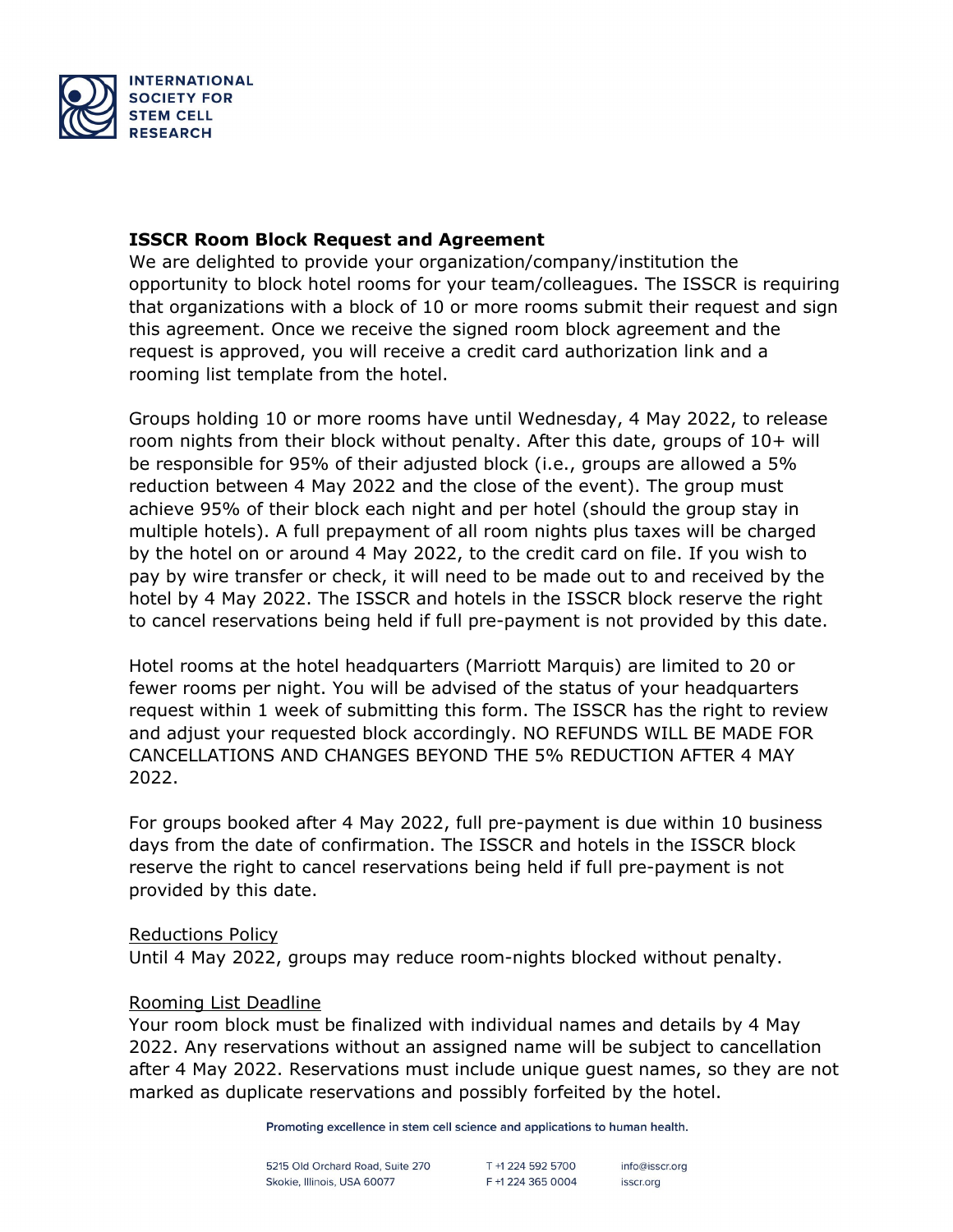

*\*Total Room Nights are defined as the sum of rooms booked on each night for all dates of your requested block.*

# **Room Block Request**

| <b>Organization's Name:</b> |  |
|-----------------------------|--|
|-----------------------------|--|

Contact Name:

Contact's Email: \_\_\_\_\_\_\_\_\_\_\_\_\_\_\_\_\_\_\_\_\_\_\_\_\_\_\_\_\_\_\_\_\_\_\_\_\_

Number of Guest rooms: \_\_\_\_\_\_\_\_\_\_\_\_\_\_\_\_

Hotel: □Marriott Marquis □The Clancy

|                                                |                            | Sat           | <b>Sun</b>    | <b>Mon</b>    | Tue           | Wed           | Thu           | Fri           | Sat           | Sun           |               |
|------------------------------------------------|----------------------------|---------------|---------------|---------------|---------------|---------------|---------------|---------------|---------------|---------------|---------------|
| <b>ROOM TYPE</b>                               | <b>ROOM</b><br><b>RATE</b> | 6/11/<br>2022 | 6/12/<br>2022 | 6/13/<br>2022 | 6/14/<br>2022 | 6/15/<br>2022 | 6/16/<br>2022 | 6/17/<br>2022 | 6/18/<br>2022 | 6/19/<br>2022 | <b>TOTALS</b> |
| <b>Standard Room - 1</b><br><b>King Bed</b>    | \$329.00                   |               |               |               |               |               |               |               |               |               |               |
| <b>Standard Room - 2</b><br><b>Double Beds</b> | \$349.00                   |               |               |               |               |               |               |               |               |               |               |
|                                                |                            |               |               |               |               |               |               |               |               |               |               |

Promoting excellence in stem cell science and applications to human health.

info@isscr.org isscr.org